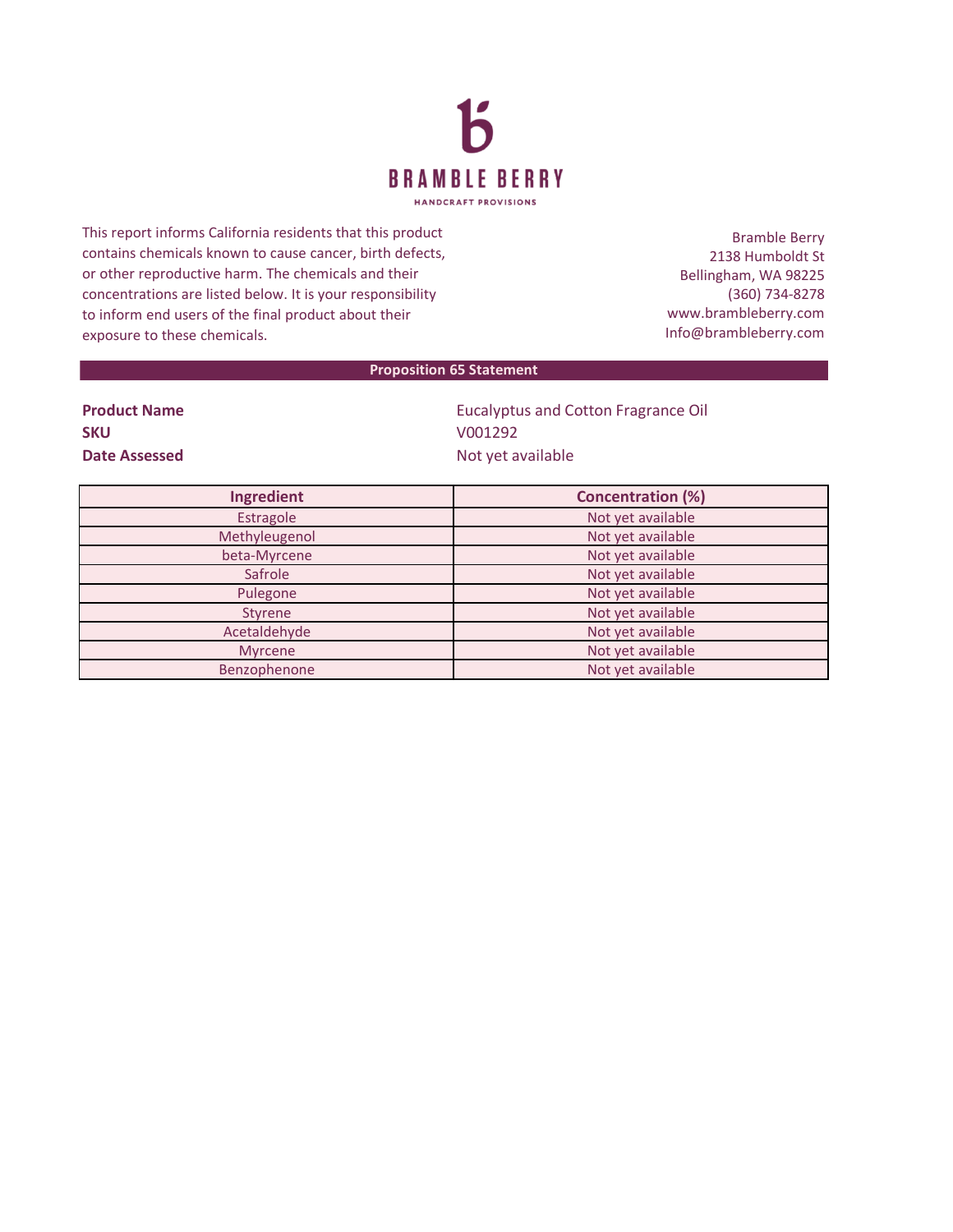

This report reflects the safe usage rates for this fragrance formula based on the International Fragrance Association (IFRA) 48th Amendment standards. IFRA reviews thousands of ingredients and issues guidelines for their usage, or bans the use of certain ingredients.

Bramble Berry 2138 Humboldt St Bellingham, WA 98225 (360) 734-8278 www.brambleberry.com Info@brambleberry.com

## **IFRA Statement - 48th Amendment**

**SKU** V001292 **Dated Assessed** 6/17/2020

**Product Name EUCAL EUCAL PRODUCT A PRODUCT A LIGAN EUCAL PRODUCT A LIGAN PRODUCT A LIGAN PRODUCT A LIGAN PRODUCT A LIGAN PRODUCT A LIGAN PRODUCT A LIGAN PRODUCT A LIGAN PRODUCT A LIGAN PRODUCT A LIGAN PRODUCT A LIGAN PR** 

| <b>Category</b> | Max. Usage (%) |
|-----------------|----------------|
|                 | N/A            |
|                 | 4.89           |
| З               | 19.78          |
| 4               | 50.00          |
|                 | 31.10          |
| 6               | N/A            |
|                 | 10.00          |
| Ջ               | 4.45           |
| 9               | 11.11          |
| 10              | 5.56           |
| 11              | 100.00         |

The IFRA Standards regarding usage restrictions are based on safety assessments by the Panel of Experts on the Research Institute for Fragrance Materials (RIFM) 48th Amendment, and are enforced by the IFRA Scientific Committee. Evaluation of individual fragrance ingredients are made according to the safety standards contained in the relevant section of the IFRA Code of Practice. It is your responsibility to ensure the safety of the final product with more testing if needed.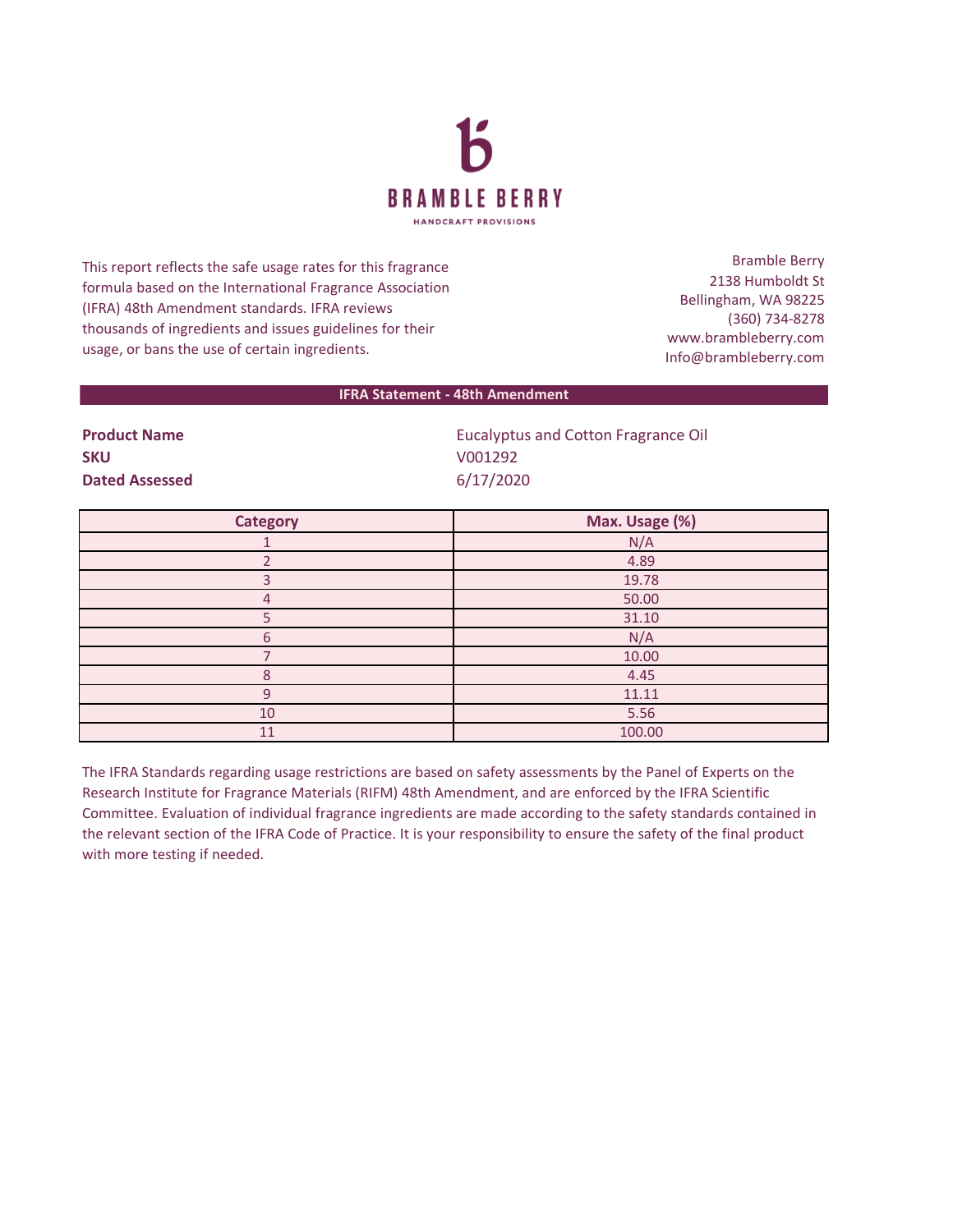

This report reflects the safe usage rates for this fragrance formula based on the International Fragrance Association (IFRA) 49th Amendment standards. IFRA reviews thousands of ingredients and issues guidelines for their usage, or bans the use of certain ingredients.

Bramble Berry 2138 Humboldt St Bellingham, WA 98225 (360) 734-8278 www.brambleberry.com Info@brambleberry.com

## **IFRA Statement - 49th Amendment**

| <b>Product Name</b>   | <b>Eucalyptus and Cotton Fragrance Oil</b> |
|-----------------------|--------------------------------------------|
| <b>SKU</b>            | V001292                                    |
| <b>Dated Assessed</b> | 3/5/2021                                   |

| <b>Category</b> | Max. Usage (%) |
|-----------------|----------------|
| $\mathbf{1}$    | N/A            |
| $\overline{2}$  | 3.11           |
| $\overline{3}$  | 0.91           |
| $\overline{4}$  | 10.67          |
| 5a              | 9.56           |
| 5 <sub>b</sub>  | 0.47           |
| 5c              | 1.85           |
| 5d              | 0.16           |
| $\sqrt{6}$      | N/A            |
| 7a              | 0.91           |
| 7 <sub>b</sub>  | 0.91           |
| $\,8\,$         | 0.16           |
| $\overline{9}$  | 4.22           |
| 10a             | 4.22           |
| 10 <sub>b</sub> | 26.67          |
| 11a             | 0.16           |
| 11 <sub>b</sub> | 0.16           |
| 12              | 100.00         |

The IFRA Standards regarding usage restrictions are based on safety assessments by the Panel of Experts on the Research Institute for Fragrance Materials (RIFM) 49th Amendment, and are enforced by the IFRA Scientific Committee. Evaluation of individual fragrance ingredients are made according to the safety standards contained in the relevant section of the IFRA Code of Practice. It is your responsibility to ensure the safety of the final product with more testing if needed.